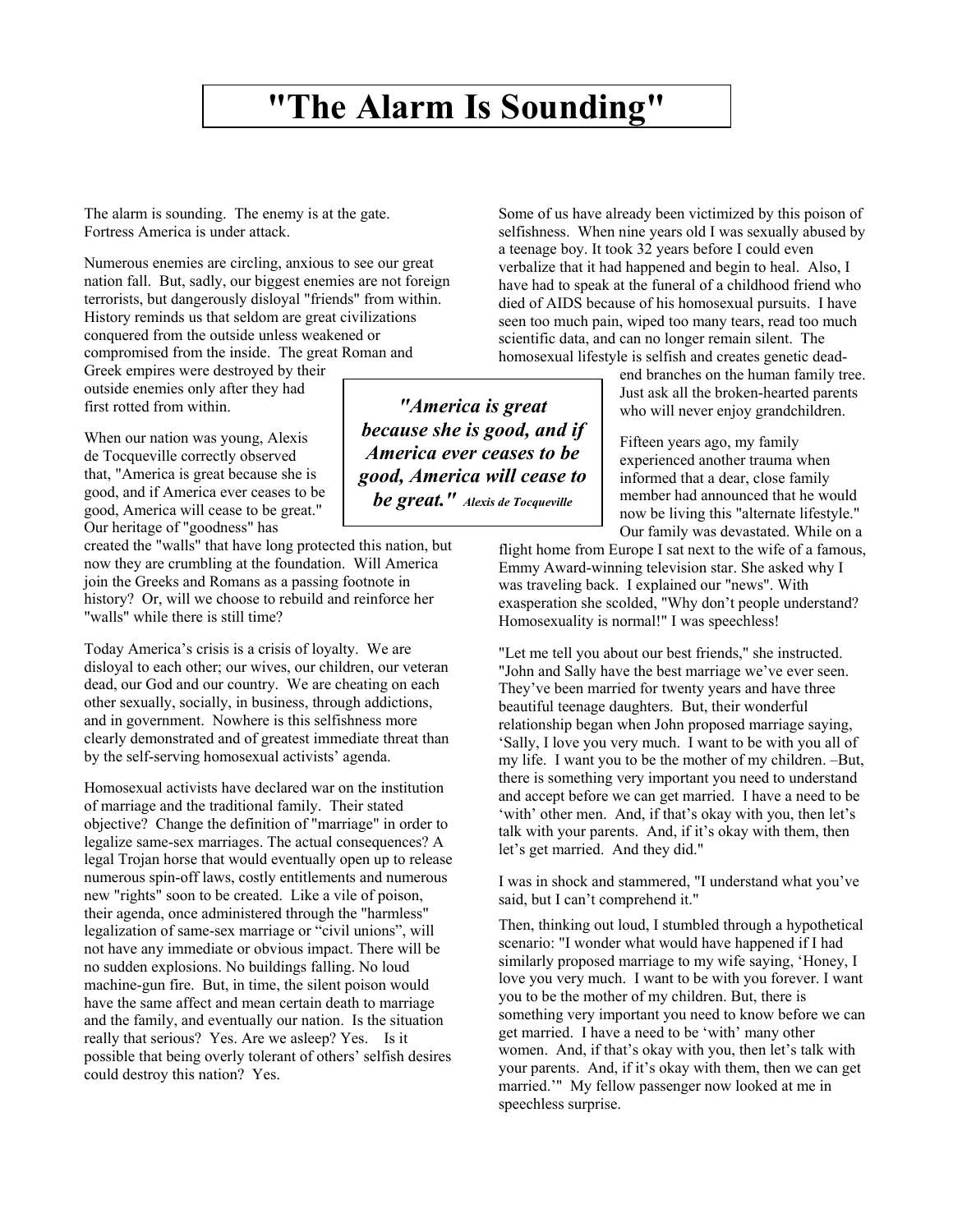I explained, "I'm sorry, but that's as close as I can come to understanding your best friends' marital arrangement. But, I can't comprehend even my own hypothetical story."

Subdued, she quietly responded, "I can't either," --ending our discussion.

In that unique and coincidental conversation, I was awakened to the dirty little secret that is so very common with those who practice homosexual behavior, --there is

*The dirty little secret that is so very common with those who practice homosexual behavior, –is that there is virtually no faithfulness.*

virtually no faithfulness. There are those who struggle against their same-sex attraction and fight these inclinations, who need our help and encouragement. (see Positive Alternatives to Homosexuality at www.pathinfo.org ) But, in the homosexual community, multiple sex partners is the norm.

Everyone has strong desires and inclinations, but no one is required to act on all of them. Some people allow their desires to develop into full-blown addictions: alcoholism, pornography, drugs, food, sex, etc., hurting not only themselves, but those around them who love them and are concerned for their well-being.

Numerous sociological studies expose a real danger in the homosexual lifestyle, not just to themselves, but also to

society. An international organization advocating traditional family values compiled over 140 research studies at (www.DefendMarriage.com/ marriageSexualOrientation.pdf ) that homosexual activists hoped you would never find:

Fact #31 -- According to Centers for Disease Control interviews, 50 percent of male homosexuals had over 500 sexual partners, the first several

hundred homosexual men diagnosed with AIDS had an average of l,100 lifetime partners.

Fact #34 -- Few homosexual relationships last longer than two years, but in a study of 156 males in homosexual relations ... "all couples with a relationship lasting more than five years have incorporated some provision for sexual activity outside of their relationships."

Fact #28 -- In Amsterdam (where homosexual marriage has been legal for years) the average homosexual relationship lasts only 18 months and "averages...eight partners a year outside those relationships."

Fact #12 -- The bacteria contacted during anal intercourse include *Shigella, Entamoeba, Giardia (*causes chronic diarrhea), hepatitis A (severe liver damage which can kill), hepatitis B, and particularly HIV which is more easily transmitted through anal sex.

> Fact #5 -- One out of two men who have sex with men will eventually become HIV positive.

Fact #9 -- Obituaries from the homosexual press suggest a "20 to 30-year decrease in lifespan" because of "substantially elevated rates of sexually elevated diseases...cancer and heart conditions, and violence

among homosexual men and women."

Fact #131 -- The National Gay and Lesbian Task Force (NGLTF) cut in half its coverage of health insurance premiums for domestic partners of its employees, calling the premiums "prohibitively expensive."

Are you shocked yet? Go to the North American Man-Boy Love Association (NAMBLA) webpage to read for yourself their stated goal, "To end the oppression of men and boys who have mutually consensual relationships." Spiritually, it gets worse.

During President Hinckley address at the worldwide priesthood leadership training satellite broadcast held Jan. 10, he said, "No one need tell you that we are living in a very difficult season of the world. Standards are dropping

*"The traditional family is under heavy attack.... (the Church and its members need to stand strong and immovable in) ....a world that is marching toward self-destruction."* 

 *Pres. Gordon B. Hinckley* 

everywhere. Nothing seems to be sacred any more.

"The traditional family is under heavy attack," President Hinckley indicated, noting the time when "Abraham bargained with the

Lord to save Sodom and Gomorrah for the sake of the righteous. Notwithstanding his pleas, things were so bad that Jehovah decreed their destruction. They and their wicked inhabitants were annihilated. We see similar conditions today. They prevail all across the world. I think our Father must weep as He looks down upon His wayward sons and daughters."

President Hinckley...spoke of the need for the Church and its members to stand "strong and immovable" in a "world that is marching toward self-destruction." ("We Must Not Give Up – Stand Immovable," , LDS Church News,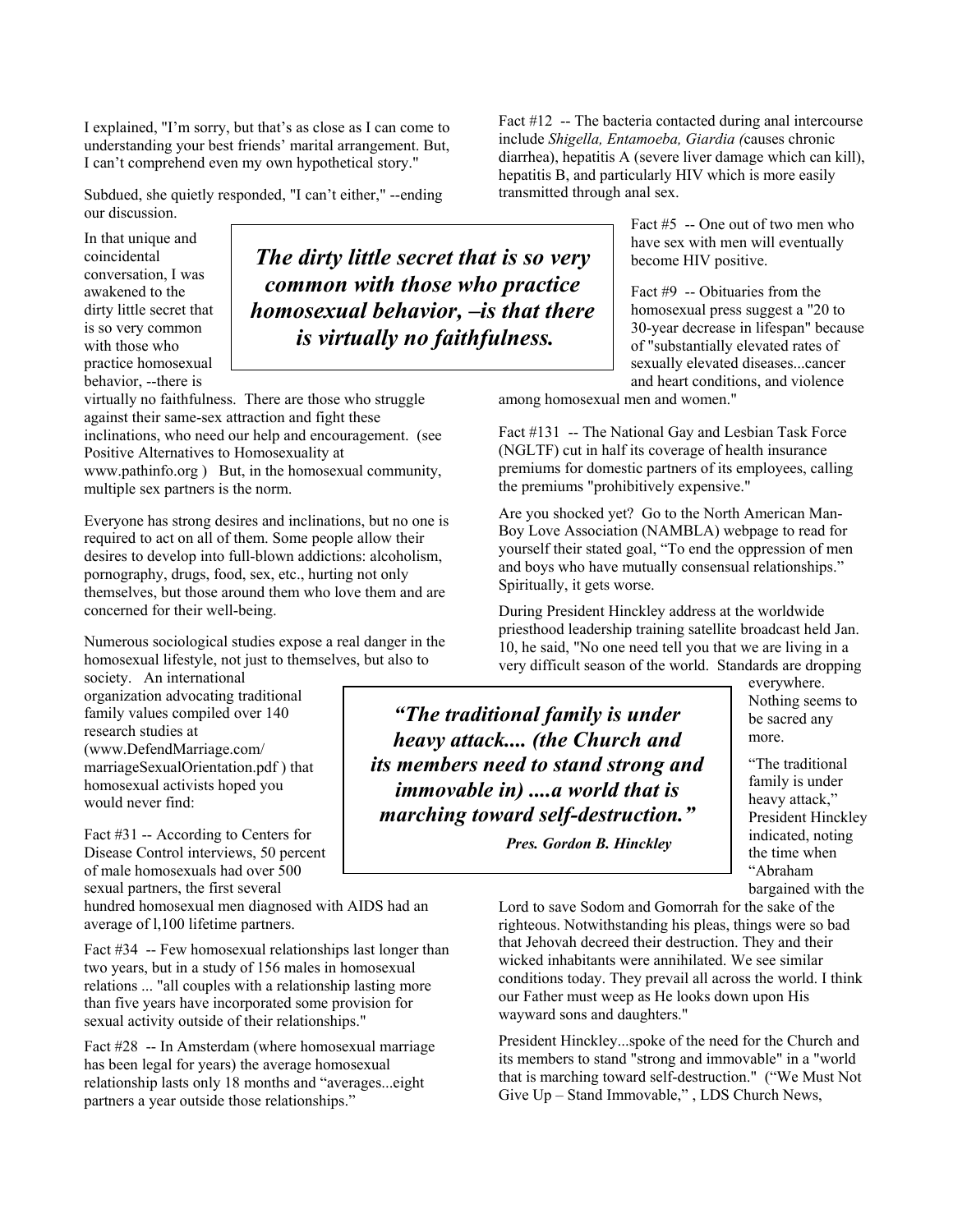## Saturday, January 17, 2004, **www.desnews.com/cn/archives/1,2407,,00.html** .)

Elder Packer seemed to be echoing the same message but with additional alarming specifics, "Nothing happened in Sodom and Gomorrah which exceeds the wickedness and depravity which surrounds us now.

"Satan uses every intrigue to disrupt the family. The sacred relationship between man and woman, husband and wife, through which mortal bodies are conceived and life is passed from one generation to the next generation, is being showered with filth.

"Profanity, vulgarity, blasphemy, and pornography are broadcast into the homes and minds of the innocent. Unspeakable wickedness, perversion, and abuse -- not even exempting little children -- once hidden in dark places, now seeks protection from courts and judges.

"The sins of Sodom and Gomorrah were localized. They are now spread across the world, wherever the Church is. The first line of defense -- the home -- is crumbling. Surely you can see what the adversary is about." President Packer said the world is now where ancient prophets warned it

would be. ("Defend the Faith," LDS Church News, Saturday, March 6, 2004,

**www.desnews.com/cn/archives/1,2407,,00.html** .)

Historically the homosexual lifestyle has zero success stories. Best-selling author, Cleon Skousen, correctly points out in *The Majesty of God's Law* that, "...Homosexuality has destroyed every civilization in

which this form of depravity became established as an important part of the people's lifestyle." Santayana warned, "Those who cannot remember the past are condemned to repeat it." I really don't think that learning from history and facts can be labeled "intolerant" and "homophobic". Do you?

If we have any love in our hearts at all for our homosexual friends and family we will recognize that we would do them no favors by enabling their destructive behavior. We don't give whiskey to alcoholics, cocaine to drug addicts, or pornography to pedophiles just because they say it will make them happy. And we definitely don't change the definition of marriage when it harms children, –which is the biggest problem with legalizing same-sex unions.

Children have a right to a devoted mother and a father, and the unique influence that each sex innately provides. Homosexual parents leave a child either motherless or

*"...Homosexuality has destroyed every civilization in which this form of depravity became established as an important part of the people's lifestyle."* 

*W. Cleon Skousen "The Majesty of God's Law"* 

fatherless. When a child is robbed of the right to a mother and a father, there are negative societal consequences.

Numerous studies have proven that children raised by homosexual parents are more likely to experience gender and sexual confusion, more likely to become promiscuous and more likely to experiment with homosexual behavior. They are also at greater risk of losing a parent to AIDS, substance abuse or suicide. When a child is harmed, all of society is harmed. (See Facts #67-82 listed earlier)

Back when our country was young, homosexuality was characterized as, "a crime not fit to be named." Thomas Jefferson himself authored a bill in Virginia penalizing sodomy by castration. Most states created anti-sodomy

> penalties that were as severe, if not more so. But today, the U.N. Commission on Human Rights continues, at the urging of gay activists in the United States, to consider policies making faith-based criticism of the homosexual lifestyle a human rights abuse. This "human rights abuse" has nothing to do with race, creed or color, --just a sex act with someone of the same sex. Wow! Where is the U.N. trying to take us?

President Bush's State of the Union proclaimed, "Marriage is a sacred institution between a man and a woman. If activist judges insist on redefining marriage by court order, the only

alternative will be the constitutional process. We must do what is legally necessary to defend the sanctity of marriage." Our support would be helpful.

Throughout recorded history governments have given benefits and privileges to marriage between a man and a woman, because these unions have the biological potential to provide societies with a needed, tangible benefit – children. The homosexual act, by definition, cannot create offspring. It is an undeniable fact of nature that to create human life requires the union of one male sperm and one female egg. Nobody got here any other way. That's Nature; those who object are invited to take it up with the Author.

God has given no law or commandment that wasn't specifically designed for our peace and happiness. I have not found one credible sociological research study that would disprove this theory. Those who accept His guidance, can find happiness; those who don't, usually create pain and suffering for themselves and others, as shown above. Developing a selfless loyalty to each other and to God will cure our nation's ills of selfishness.